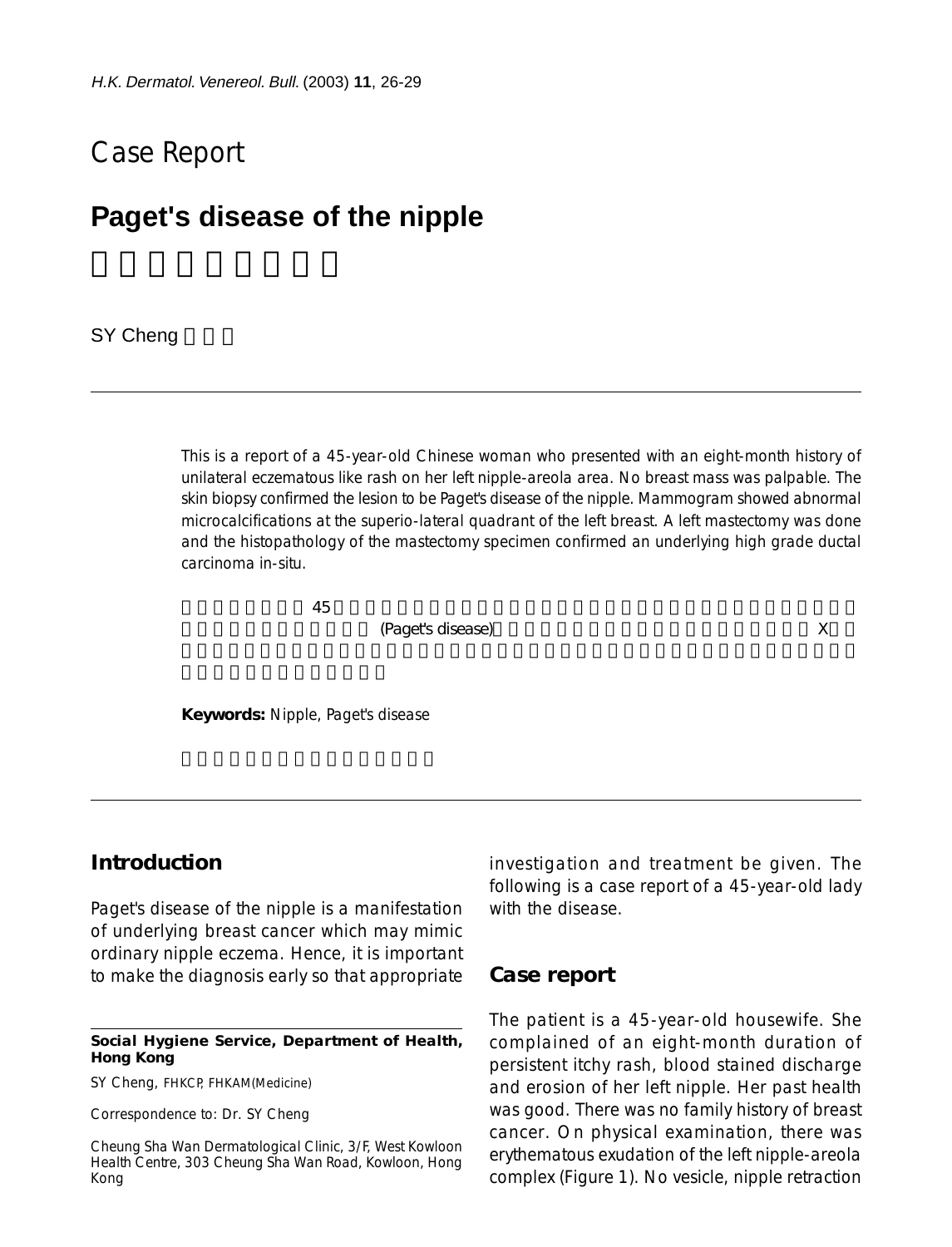

**Figure 1.** Erythematous exudative plaque of the left nipple-areola area.

or breast mass was detected. No lymphadenopathy was palpable. The major clinical differential diagnoses were Paget's disease of the nipple and eczema.

Incisional skin biopsy of the left areola showed abundant Paget cells in the epidermis (Figure 2). There was no invasion of the Paget cells into the dermis, which consisted of a marked chronic inflammatory infiltrate. The low molecular weight keratin stain (Cam 5.2) was positive (Figure 3). The diagnosis was Paget's disease of the nipple.

A mammogram examination was performed for the patient which showed abnormal segmentally distributed linear and branching microcalcifications at the superio-lateral quadrant of the left breast. The right mammogram was normal. Biopsy of the suspicious microcalcification area confirmed it to be ductal carcinoma in-situ. Left modified radical mastectomy was done. The surgical specimen showed high-grade ductal carcinoma in-situ, with focal areas suggestive of early stromal invasion. The surgical margins and the axillary lymph nodes were not involved.

# **Discussion**

Paget's disease of the nipple is a superficial manifestation of an underlying infiltrating or non-infiltrating breast carcinoma. The disease was named after Sir James Paget. In 1874, he described that 15 female patients had chronic eczematous eruption of the nipple and areola and subsequently these patients developed an infiltrating carcinoma of the mammary gland.<sup>1</sup> Paget's disease of the nipple was reported as the presenting sign in 0.5% to 4.3% of all cases of breast cancers.2 On the other hand, almost all patients with Paget's disease of the nipple were associated with an underlying breast carcinoma of ductal origin, either in situ or invasive. Studies found that 92-97% of patients with Paget's disease had associated underlying breast carcinoma. 3,4 However, there was exception to this rule both in men and women.<sup>5</sup>

Paget's disease of the nipple occurs in patients between 50 and 60 years of age.<sup>6</sup> It occurs rarely in men, where it carries a worse prognosis than in women. The disease may be diagnosed late, with a mean duration of symptoms prior to presentation as 6.5 months (range 1 to 54).<sup>7</sup> The disease presents classically as an unilateral, well-demarcated, slightly infiltrated, erythematous, exudative or scaly plaque involving the nipple-areola complex. The lesion frequently appears on the nipple, then spreads to the areola but seldom extends to the surrounding skin. The patient often complains of nipple discharge, pain or itch. However, 10% of patients are asymptomatic.<sup>6</sup> Up to 60% of patients have associated breast mass. 6,8 Vesicular eruptions on the nipple may be the early feature. On the other hand, bleeding, crusting, ulceration and nipple retraction signify late manifestations.9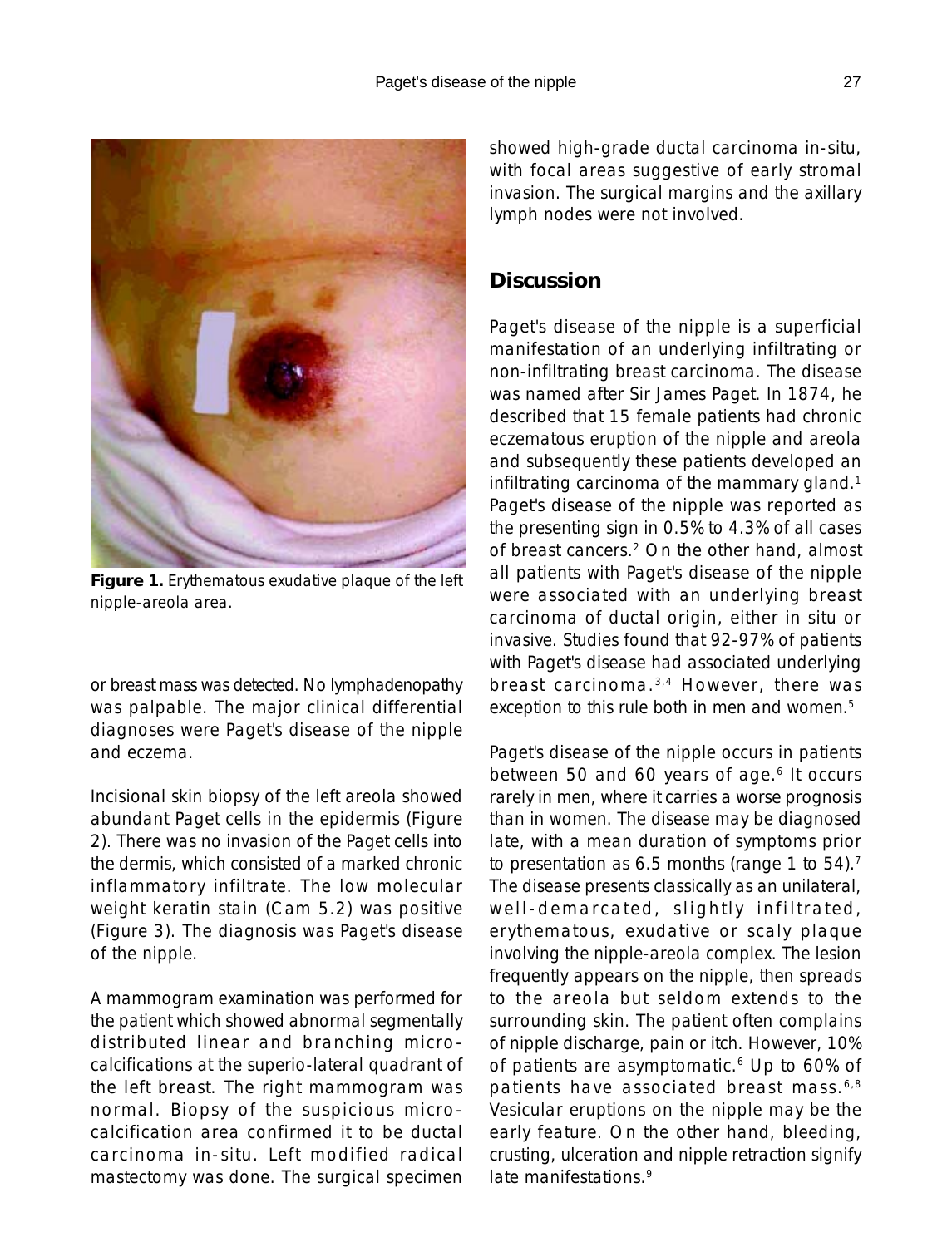

**Figure 2.** H&E stain, original magnification 10x10. The epidermis shows islands of Paget cells. They are large, rounded cells that are devoid of intercellular bridges and contain a large nucleus and ample pale cytoplasm. Flattened basal cells are seen lying between Paget cells and the underlying dermis. (By courtesy of KC Yau, Public Health Laboratory Centre, Department of Health)



**Figure 3.** Cytokeratin (Cam5.2) stain, original magnification 10x10. The cytoplasm of the Paget cells is highlighted by the low molecular weight cytokeratin (Cam5.2) immunohistochemical stain. (By courtesy of KC Yau, Public Health Laboratory Centre, Department of Health)